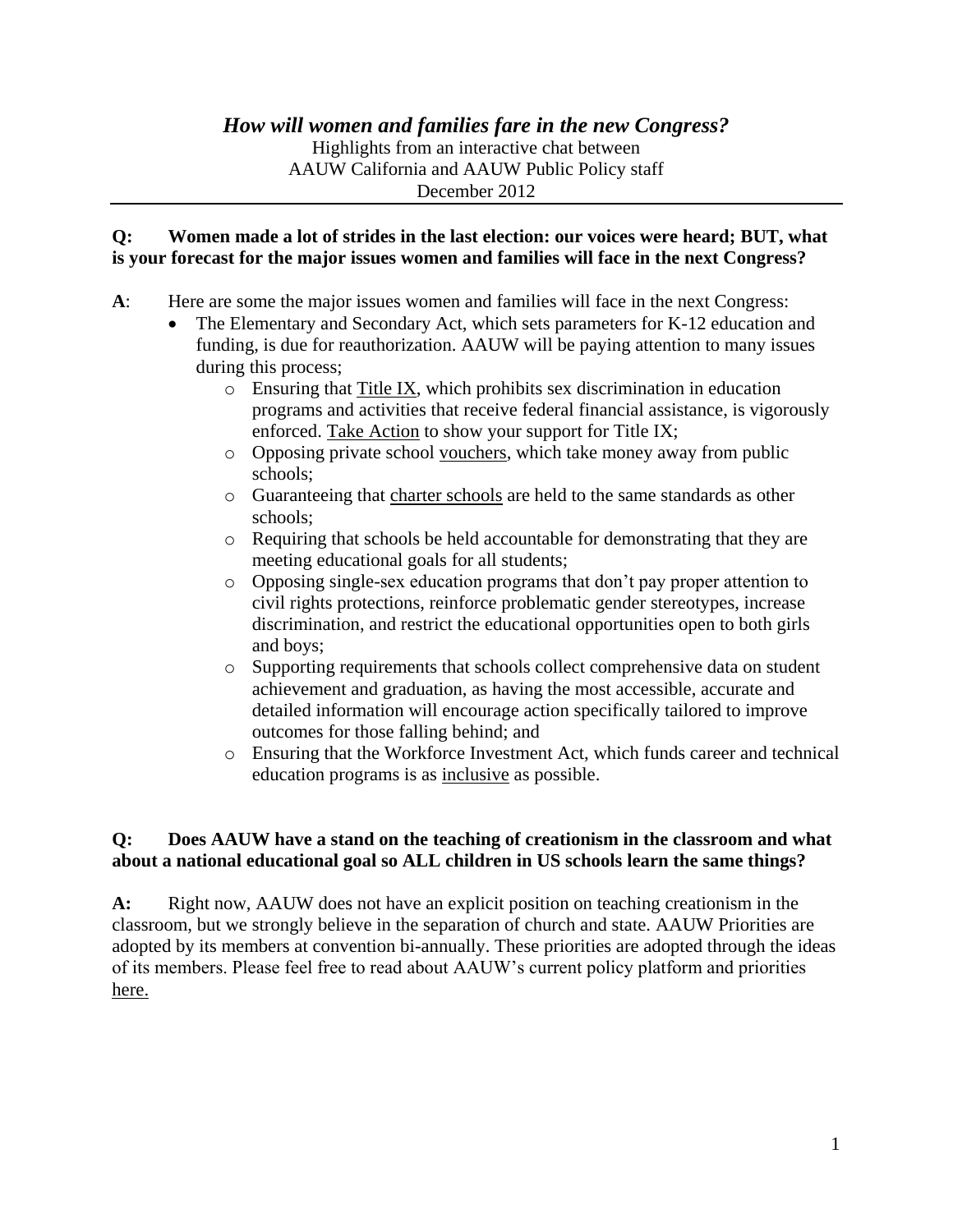### **Q: Are any of AAUW's positions items that we anticipate will be under a greater level of attack or vulnerability than in recent years? In other words, do you have any sense for what the new Congress' make-up will mean for these issues?**

**A:** Congress' make-up will very likely mean that the House and the Senate will take different approaches to tackle these issues. This was a major sticking point in the present Congress during efforts to reauthorize ESEA, as Representatives and Senators had differing goals for the legislation. This divide will likely continue into the  $113<sup>th</sup>$ , meaning AAUW members will have to work that much harder to make sure legislation advance our priorities.

### **Q: With women overwhelmingly voting for Obama (and more female members of Congress), I thought this would help to sway Congress to be more favorable to AAUW's issues. Do you think this will have any effect on furthering any of our issues? With a continued Republican majority in the House, can we realistically see changes that will positively impact women, girls, and families come from the 113th Congress?**

**A:** AAUW is a non-partisan organization, and we seek to work with both parties to promote equity for women and girls. For example, although we have fewer women committee chairs in the 113th House of Representatives, AAUW members made a difference in lobbying for [at least](http://capwiz.com/aauw/issues/alert/?alertid=62215151)  [one](http://capwiz.com/aauw/issues/alert/?alertid=62215151) Republican woman to chair a committee. We must continue to fight for more women in leadership.

There are many new Members from different backgrounds, and it's important that they're educated on AAUW's [member-adopted priorities.](http://www.aauw.org/act/issue_advocacy/principles_priorities.cfm#principles) There are several opportunities in the  $113<sup>th</sup>$ Congress for AAUW members to advance our [member-adopted priorities:](http://www.aauw.org/act/issue_advocacy/principles_priorities.cfm#principles)

- Commit to virtual lobbying from the comfort of your home. Sign up for AAUW's [Action Network.](http://www.aauw.org/act/issue_advocacy/actionpages/index.cfm)
- Get to know your representative. Call and ask for details about the next town hall date, time, location, format for questions, and whether your representative will pose for photos. Phone numbers are on the [representative's website.](http://house.gov/) Ask to be added to the e-mail list — many town halls happen with little notice other than an e-mail. Research your representative's position on your issues with [AAUW's most recent](http://www.aauwaction.org/VoterEd/cvr.htm)  *[Congressional Voting Record](http://www.aauwaction.org/VoterEd/cvr.htm)*.
- If you are attending a town hall or office meeting, make sure your representative knows that your views represent AAUW. Remind staff members that [AAUW has](http://www.aauw.org/about/)  [1,000 branches.](http://www.aauw.org/about/)
- Just drop in to your congressional district office! Most district offices are open during regular office hours to receive constituents. You might get lucky and meet the representative, but if not, [bring AAUW materials](http://www.aauw.org/act/issue_advocacy/actionpages/index.cfm) to leave for your representative with a note requesting a future meeting.
- Remember to let AAUW know about your lobbying! Send your stories and pictures to [AAUW Dialog](http://blog-aauw.org/2011/07/12/schools-should-serve-all-children-not-just-some/) and inspire other AAUW members to make a difference.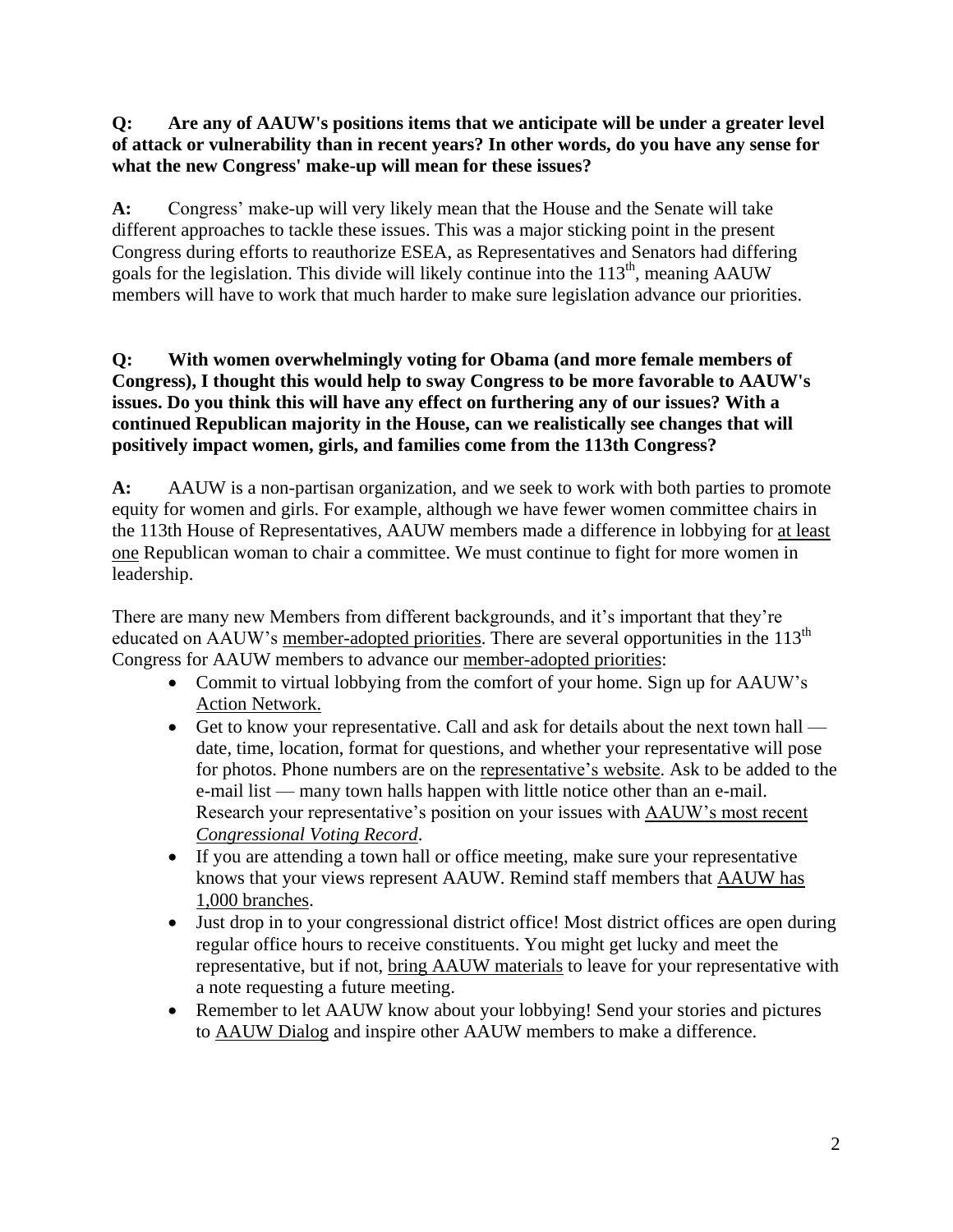#### **Q: What items (in regards to education and health care) that are currently covered under law are we in danger of losing?**

- A: AAUW is working on several education and health care bills in 2013:
	- The Elementary and Secondary Act, which sets parameters for K-12 education and funding, is due for reauthorization. AAUW will be paying attention to many issues during this process:
		- $\circ$  Ensuring that [Title IX,](http://www.aauw.org/act/issue_advocacy/actionpages/titleix.cfm) which prohibits sex discrimination in education programs and activities that receive federal financial assistance, is vigorously enforced. [Take Action](http://capwiz.com/aauw/issues/alert/?alertid=61576661) to show your support for Title IX
		- o Opposing private school [vouchers,](http://www.aauw.org/act/issue_advocacy/actionpages/vouchers.cfm) which take money away from public schools
		- o Guaranteeing that [charter schools](http://www.aauw.org/act/issue_advocacy/actionpages/nclb.cfm) are held to the same standards as other schools.
		- o Requiring that schools be held accountable for demonstrating that they are meeting educational goals for all students.
		- o Opposing single-sex education programs that don't pay proper attention to civil rights protections, reinforce problematic gender stereotypes, increase discrimination, and restrict the educational opportunities open to both girls and boys.
		- o Supporting requirements that schools collect comprehensive data on student achievement and graduation. Having the most accessible, accurate and detailed information will encourage action specifically tailored to improve outcomes for those falling behind.
	- The [Higher Education Act,](http://www.aauw.org/act/issue_advocacy/actionpages/hea.cfm) which is the most significant federal law for American colleges and universities. Increasing access to higher education for traditional and nontraditional students is imperative to helping women obtain financial security and economic independence.
	- Although AAUW members have been working hard to get the Violence Against Women Act reauthorized in the  $112<sup>th</sup>$  Congress, if it doesn't pass by the end of the year it will come up against in the next Congress. AAUW supports the bipartisan Senate-passed bill that would protect all victims. [Take Action](http://capwiz.com/aauw/callalert/index.tt?alertid=62191151) and urge your Representative to support VAWA for everyone!
	- Both the [Workforce Investment Act](http://www.aauw.org/act/issue_advocacy/actionpages/upload/WIA_H_040110.pdf) and the [Perkins Career and Technical Education Act](http://www.aauw.org/act/issue_advocacy/actionpages/perkins.cfm) will need reauthorizing in the 113th Congress. AAUW watches these bills closely to ensure that they promote training in careers and fields that are nontraditional for women, and help move women into higher paying occupations.

But we also must keep the pressure on the Obama Administration. AAUW believes President Obama should pay attention to women's priorities, especially since women's votes decided the 2012 election. See AAUW's [list](http://storify.com/AAUWPolicy/aauw-presents-dayone-to-do-list-for-president-and#publicize) of what President Obama should do on ["Day One"](http://blog-aauw.org/2012/11/12/aauw-compiles-dayone-to-do-list/) of his new term.

### **Q: Are there plans by AAUW to help state and local AAUW members fight those state issues that do so much damage to women?**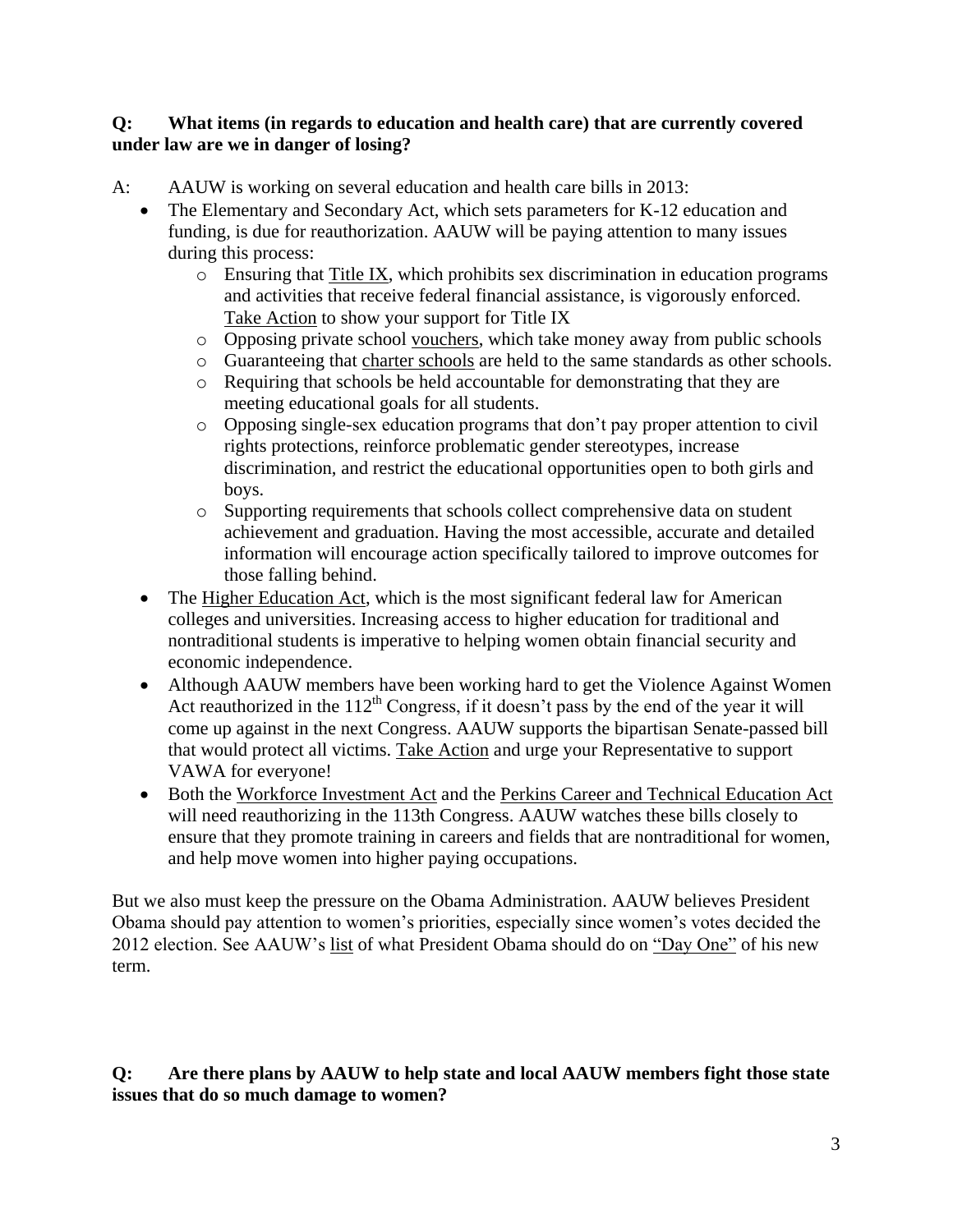**A:** AAUW members' work on state legislation on civil rights is extremely important. We've seen an unprecedented attack by state legislators on several of AAUW member-passed priorities. For example, the national office staff has helped AAUW members on numerous state measures on issues ranging from preventing state voucher legislation to promoting pay equity legislation and women's healthcare state initiatives.

AAUW provides training materials and technical assistance for members engaged in fights on state and local issues. Our online ["Woman to Woman"](http://www.aauw.org/act/issue_advocacy/voter_ed/WomantoWoman.cfm) organizing materials are free and also contain a power point for you to use at your branches.

Also, coming in 2013, AAUW will begin roll out of a powerful state-of-the-art legislative tracking tool (CQ StateTrack) to help AAUW state leaders take effective and timely action on policy issues in states.

# **Q: What are the critical issues that AAUW is working on during this interim period before the next Congress convenes?**

**A:** AAUW members have been quite busy during the "lame duck" session. First, they have been lobbying Congress and the administration regarding the "fiscal cliff" negotiations, urging policy-makers to enact a balanced approach that 1) [protects middle class tax cuts and creates](http://capwiz.com/aauw/issues/alert/?alertid=62217076)  [jobs](http://capwiz.com/aauw/issues/alert/?alertid=62217076) 2) [protects important government programs that serve critical domestic needs.](http://capwiz.com/aauw/issues/alert/?alertid=62246071) Members should contact their representatives now to make sure our priorities are heard.

AAUW Executive Director Linda D. Hallman, CAE, [met with President Obama](http://blog-aauw.org/2012/11/15/aauw-executive-director-meets-with-president-obama-advisers/) shortly after his re-election to remind him that the conversation on women's' priorities continues and we will hold him accountable. We will continue to pressure President Obama to [move forward on our](http://blog-aauw.org/2012/11/12/aauw-compiles-dayone-to-do-list/)  [priorities,](http://blog-aauw.org/2012/11/12/aauw-compiles-dayone-to-do-list/) including the implementation of the Affordable Care Act, insurance coverage of women's health and contraception, implementation of No Child Left Behind waivers, and enforcement of civil rights laws such as Title IX.

AAUW has also worked with policy-makers on an amendment to the National Defense Authorization Act that would allow female military service members to access abortion care during active duty. AAUW [supports this amendment,](http://www.aauw.org/act/issue_advocacy/actionpages/upload/AAUWLetterSenate_ServicewomanReproRights111711.pdf) and has been lobbying key legislators to ensure it is included in the final legislation.

AAUW has also been a key player in the fight for an inclusive reauthorization of the Violence Against Women Act. AAUW supports the bipartisan Senate-passed bill that would update and streamline VAWA and help ensure the continued funding of critical VAWA-supported programs. [Take Action](http://capwiz.com/aauw/callalert/index.tt?alertid=62191151) and urge your Representative to support VAWA for everyone!

### **Q: What will be the impact on women, girls, and families if we "go over the fiscal cliff?"**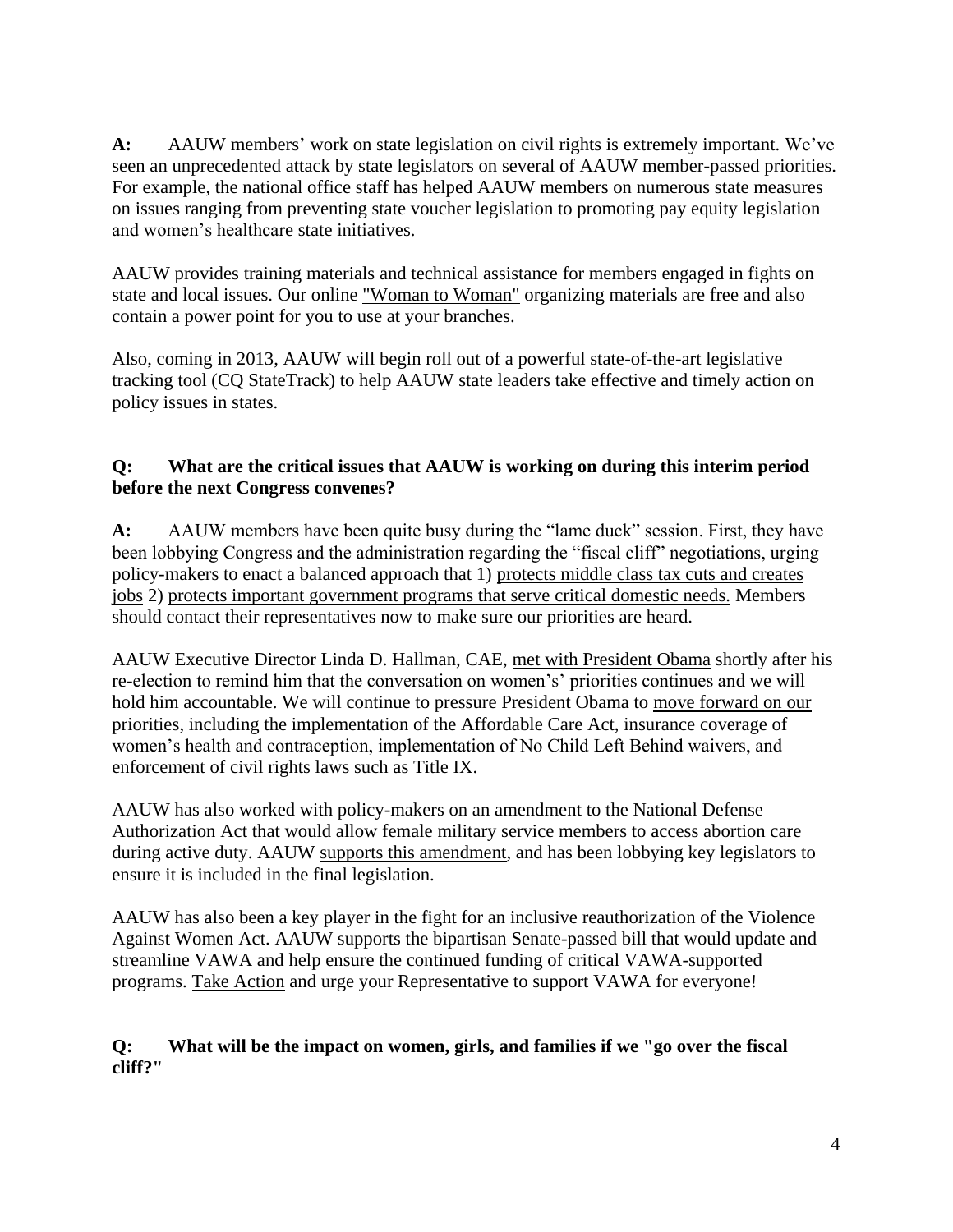**A:** First, AAUW [supports a balanced approach](http://capwiz.com/aauw/issues/alert/?alertid=62217076) to solving our fiscal crisis. Unless there is new revenue, we will have automatic cuts to critical funding for K-12 education funding, Pell grants, workforce training, the Title X Family Planning Program, and civil rights enforcement. These are issues AAUW members have [voted to make priorities](http://www.aauw.org/act/issue_advocacy/principles_priorities.cfm#principles)**.** We cannot turn back the clock.

Second, we must protect important programs such as Social Security, Medicare, Medicaid, and other domestic programs. These domestic programs have already been cut to reduce the deficit, and [AAUW strongly believes future cuts should come from other budget areas, such as pentagon](http://capwiz.com/aauw/issues/alert/?alertid=62246071)  [spending.](http://capwiz.com/aauw/issues/alert/?alertid=62246071)

A good resource is to learn more on this issue is AAUW's *[Budget 101](http://blog-aauw.org/?s=budget+101)* blog series. We lay out the various issues around the "fiscal cliff" and explore why they matter to women and girls.

### **Q: Going over the "fiscal cliff" could be a serious blow to women and girls, especially since women now outnumber men in colleges, are impacted more by workforce training, and Family Planning programs. Since women live longer than men, cuts to Social Security, Medicare and Medicaid would certainly impact them disproportionately. Does AAUW have a "gut" feeling if we actually can avert the cliff?**

A: Right now, we'd have to say avoiding the cliff is a toss-up. At a recent speech, Rep. Chris Van Hollen, an influential House Democrat, put the odds of going over the cliff at 50% and the odds of avoiding also at 50%. This is why it's so important that our members make their voices heard. These discussions are happening *now,* and nothing's been settled yet. There's time, although not a lot, to influence the outcome. That's why we're encouraging AAUW members to tell Congress to [avoid devastating cuts to important domestic programs](http://capwiz.com/aauw/issues/alert/?alertid=62246071) and to [pursue additional](http://capwiz.com/aauw/issues/alert/?alertid=62217076)  [revenue](http://capwiz.com/aauw/issues/alert/?alertid=62217076) that helps close the deficit. It's not over yet, and every voice helps tips the scale.

## **Q: You've mentioned Pentagon spending, but where else does AAUW advocate for on the cost-cutting side of the balanced approach for reducing the deficit?**

**A:** One thing is for certain, critical programs will face devastating cuts if Congress does not agree to increased revenue by letting the Bush era tax cuts expire for those in the upper income levels.

Another "meaningful reform" that AAUW supports is lifting the income cap on the Social Security payroll tax. Currently, someone who makes \$106,800 a year pays the same amount into Social Security as a billionaire, as all income above \$106,800 is exempt from the payroll tax. As a result, 94 percent of Americans pay Social Security tax on all of their income, but the wealthiest 6 percent do not. AAUW supports legislation that would make all income over \$250,000 subject to the Social Security payroll tax, putting the wealthiest Americans on equal footing with everyone else. The Chief Actuary of the Social Security Administration has projected that applying the payroll tax to income above \$250,000 will extend the full solvency of Social Security for the next 75 years, protecting the benefits of millions of Americans.